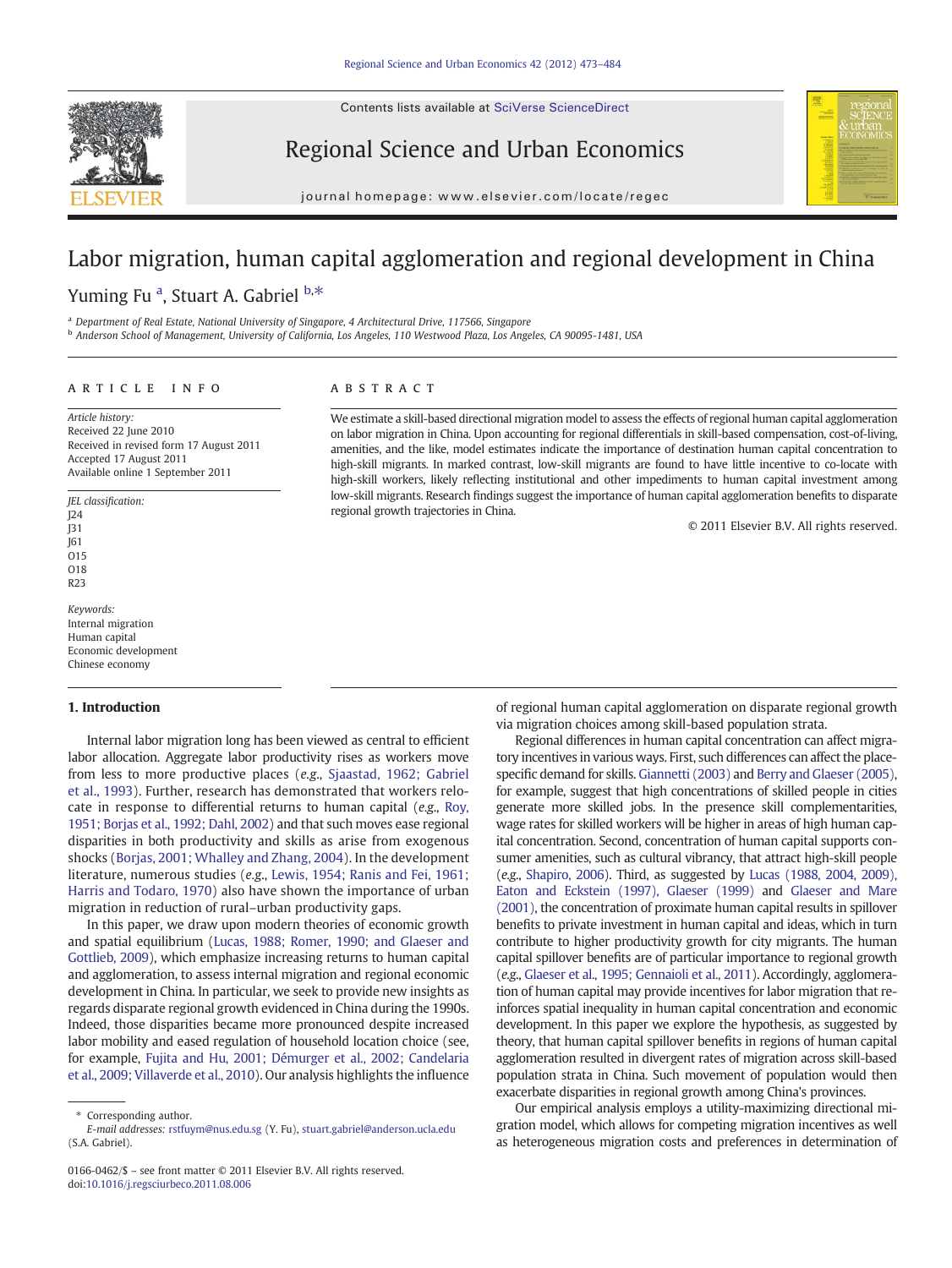

Fig. 1. Foreign Direct Investment in China (1978–2000).

mobility outcomes among population strata. Such models have been applied in the place-to-place migration literature, which offers evidence that regional differences in return to skills are important to the magnitude and to the skill composition of interregional migration flows (as in [Roy, 1951](#page--1-0)).<sup>1</sup> That model has several distinct advantages relative to prior cross-sectional analyses of the effects of human capital agglomeration on regional economic growth (see, for example, [Glaeser et al., 1995;](#page--1-0) [Glaeser and Shapiro, 2003; Shapiro, 2006; Glaeser et al., 2011\)](#page--1-0). First, directional migration analysis allows controls for destination fixed effects to account for unobserved locational heterogeneities. $<sup>2</sup>$  Second, direc-</sup> tional migration analysis accounts for spatial heterogeneity in destination labor supply arising from distance-sensitive migration costs. Third, application of the directional migration model focuses on gross population flows, which unlike net population growth, are less affected by regional housing supply constraints.<sup>3</sup> Finally, use of gross directional population flows allows an examination of the differential importance attached to potential human capital spillover benefits and other migratory incentives by different migrant strata, as is useful for welfare evaluation.

We apply the model to place-to-place population flow data computed from the 1995 one-percent national population survey in China. The use of this dataset is motivated in part by its unique stratification of population flows by demographic and educational attributes, which facilitates assessment of the internal migration consequences of spatial inequality in human capital concentration. More importantly, this dataset reflects the migration choices of population strata during a dynamic period of rising labor mobility, skill-based wage premia, and regional economic disparities in China. The early 1990s coincides with Deng Xiaoping's push for economic reforms and a turning point in China's integration with the global economy. Foreign direct investment (FDI) was the primary source of technology transfer associated with acceleration in China's manufacturing exports during that period, as evidenced in part by the surge in FDI between 1991 and 1995 (Fig. 1). That same period was marked by an increasing awareness of the value of knowledge and skills; as shown in [Zhang et al. \(2005\),](#page--1-0) the return to schooling in Chinese cities rose from about 4% in 1988 to 10% in 2001, with most of the rise occurring post-1992. Hence opportunities to upgrade human capital became important among the determinants of migratory

incentives. We therefore expect destination human capital concentration to be valued both for its impact on employment opportunity and for its spillover benefits to human capital investment. We further account for regional concentration of FDI as an additional incentive for investment in human capital, which would be more profitable in places of large and rapid technological change. Despite the perceived value of human capital investment, the lack of institutional development in China posed serious impediments to human capital investment by migrant workers. In particular, low-skill migrant workers in Chinese cities often were denied formal jobs, had little social and employment security, and lacked education opportunities for themselves or their children (e.g., [Wang and Zuo, 1999\)](#page--1-0). Few low-skill migrants, therefore, were motivated to invest in their human capital, given their limited long-term prospects in the cities, nor were they assisted in doing so.<sup>4</sup>

Research findings suggest that spatial variation in human capital agglomeration played a salient role in explanation of disparate regional growth trajectories in China. Upon accounting for regional differentials in skill-based compensation, cost-of-living, and amenities, we find that high-skill migrants attached significant importance to human capital concentration in destination regions. This finding suggests migratory benefits arising from human capital spillover for high-skill workers. However, as expected, low-skill migrants do not appear to benefit from co-locating with high-skill workers. Accordingly, disparate migratory incentives across skill-based strata may have served to restrain regional skill convergence in China [\(Luo and Zhu, 2008\)](#page--1-0).

The plan of the paper is as follows. We provide additional background on Chinese internal labor migration and regional economic development in Section 2. [Section 3](#page--1-0) presents the utility maximizing directional migration model applied to China's stratified place-toplace migration odds data. The labor migration and regional socioeconomic and amenity data are described in [Section 4.](#page--1-0) [Section 5](#page--1-0) discusses identification issues and provides evidence of skill-based selectivity in migration choices. We conclude and highlight the welfare and policy implications of the empirical findings in [Section 6](#page--1-0).

### 2. Chinese internal labor migration background and literature

In the three decades of central planning prior to 1980, labor migration in China was directed by national economic development plans (see [World Bank, 2009, p.154](#page--1-0)). A large wave of rural-to-urban migration occurred during the 1950s in the context of China's early industrialization. In the 1960s and 1970s and as a consequence of China's Cultural Revolution, labor migration was driven by relocation of coastal industries to interior provinces and by assignment of educated urban youth to rural farms. This second wave of labor migration sought to reduce regional inequality in human capital concentration. The economic recovery and reform that took place during the 1980s and in the aftermath of the Cultural Revolution was accompanied by reverse migration of large numbers of previously relocated skilled coastal workers and youth to their home cities. At the same time, rural village and township enterprises (TVEs) sought to encourage rural surplus workers to remain in the countryside, and restrictive rural-to-urban migration policies, via a system of household residential registration (Hukou), continued to hinder efficient urban agglomeration in China ([Au and Henderson, 2006](#page--1-0)).

The 1990s were characterized by economic liberalization and elevated population mobility. The privatization of state-owned enterprises and the inflow of FDI created strong growth in private-sector employment in Chinese cities. Also, the liberalization of the land market [\(Fu and Somerville, 2001\)](#page--1-0) and the privatization of state housing [\(Fu et al.,](#page--1-0) [2000](#page--1-0)) allowed considerable expansion of private-sector housing opportunities. Both reforms resulted in elevated labor migration to cities. [Li](#page--1-0)

<sup>&</sup>lt;sup>1</sup> See, e.g., [Borjas et al. \(1992\); Chiswick \(1999\); Chiquiar and Hanson \(2005\); Dahl](#page--1-0) [\(2002\); Davies et al. \(2001\); Gabriel et al. \(1995\); and Hunt and Mueller \(2004\)](#page--1-0).

 $2$  Although the prior studies often use instruments to deal with potential endogeneity of human capital concentration with respect to the urban performance indicators, the endogeneity problem remains if the instruments are not orthogonal to unobserved locational heterogeneities in productive and consumption amenities that also influence the urban performance indicators ([Henderson, 2007; Glaeser and Gottlieb, 2009\)](#page--1-0).

<sup>&</sup>lt;sup>3</sup> [Gyourko et al. \(2006\)](#page--1-0) show in the case of housing-supply-constrained San Francisco, productivity and amenity shocks result in little population growth but notable changes in population mix as high-skill workers move in to outbid low-skill workers with relatively low willingness to pay for place-specific amenities.

<sup>4</sup> Employment and social discrimination against migrant workers in Chinese cities have been widely reported in news media; see, e.g., "Survey: China" The Economist, April 6th, 2000; "Migration in China: Invisible and heavy shackles." The Economist, May 6th, 2010 (print edition).